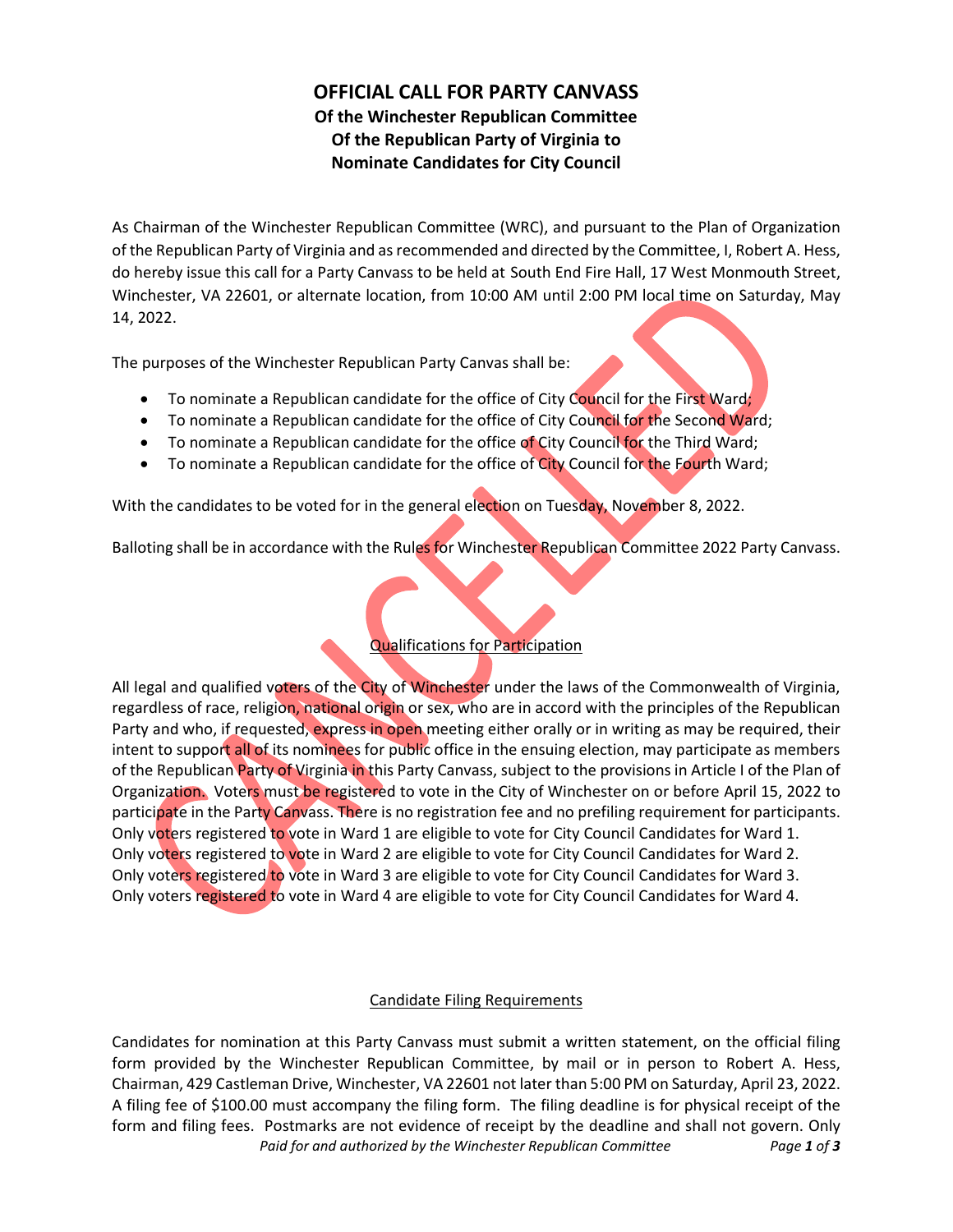candidates who have properly filed by the stated date and time with the required fee shall be eligible for election. No write-in votes will be permitted at the Party Canvass. If no person shall file for an office by the filing deadline, then the Executive Committee of the Winchester Republican Committee, at its discretion, may extend the filing deadline for that office.

#### Cancellation

If not more than the number of persons to be nominated shall file for any office, then such properly filed persons shall be declared nominated, and no election will occur for that office. Should all elections be cancelled, the Party Canvass will also be cancelled. A notice of cancellation will be posted on the website of the Winchester Republican Committee [\(www.WinchesterGOP.org\)](http://www.winchestergop.org/) and the website of the Republican Party of Virginia (www.virginia.gop).

#### Publication

This Call shall be posted on the website of the Winchester Republican Committee [\(www.WinchesterGOP.org\)](http://www.winchestergop.org/) and the website of the Republican Party of Virginia [\(www.virginia.gop\)](http://www.virginia.gop/).